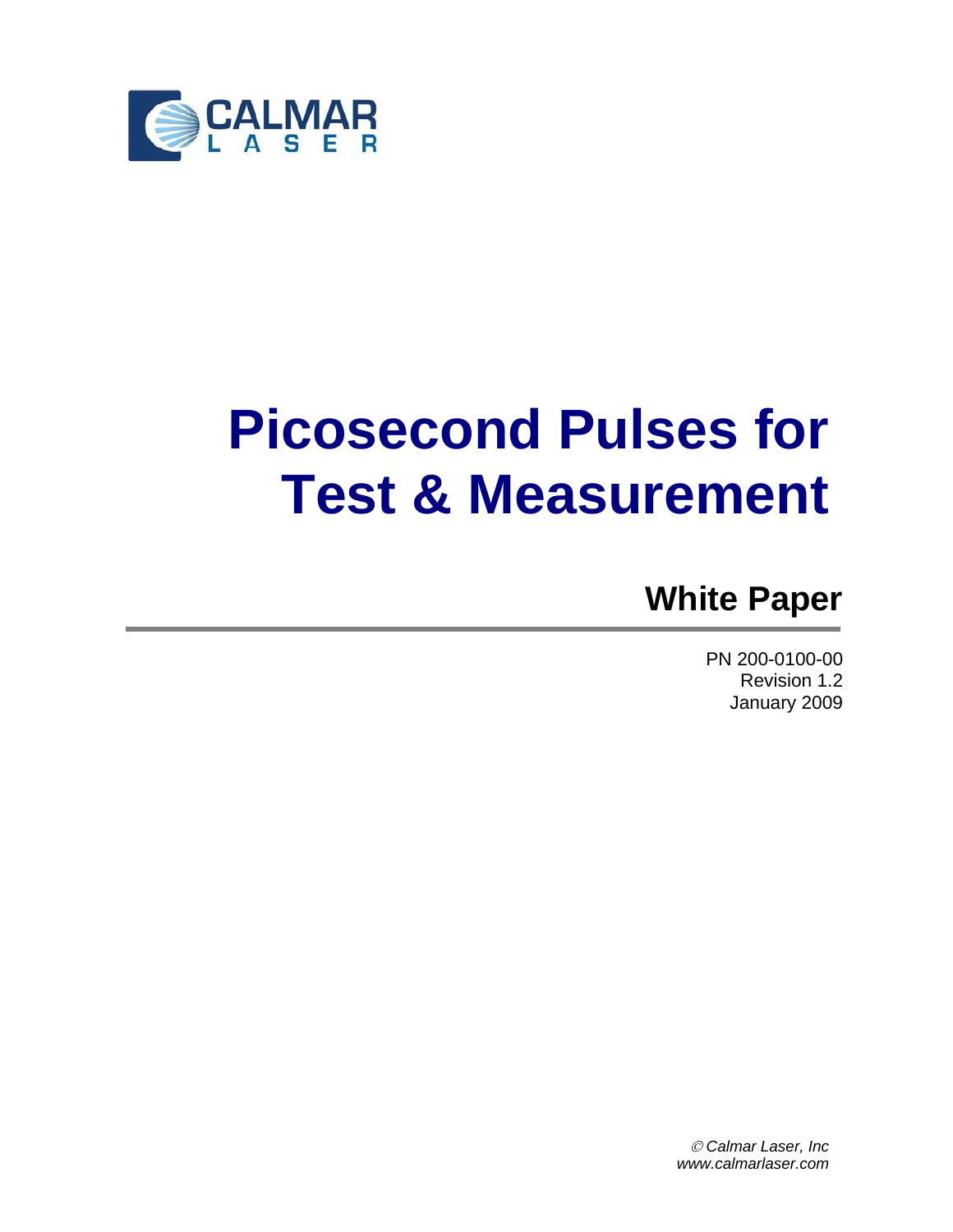

## **Overview**

Calmar's picosecond laser sources are actively mode-locked fiber lasers. Active mode-locking enables users to have greater control over pulse repetition rate, since mode-locking is driven by an external RF clock, and adjustments to the frequency of the RF clocking signal affect the modulator used to achieve mode-locking. Figure 1 is a schematic showing an active mode-locked fiber laser.

Since fiber lasers are manufactured from discrete components, dispersive and non-linear effects can be carefully controlled. Furthermore, fiber lasers, which usually include an EDFA, are typified by low timing jitter and low amplitude noise, a benefit stemming from the fact that EDFAs have lower noise and longer excited state lifetimes than alternatives.



**Figure 1 - Simplified Schematic for a Fiber Laser** 

Pulse widths for Calmar's 10 GHz Picosecond Lasers range from approximately 1 ps to 15 ps. Pulse shape benefits from the high extinction ratio and low chirp characteristic of fiber lasers.

The unique design of Calmar's lasers allows for the following features:

- Widely adjustable repetition rate
- Wavelength tunability over 1550 nm range
- Widely adjustable pulse width

All lasers in Calmar's family of active mode-locked fiber lasers can be mode-locked manually or automatically. The automatic mode-locking feature enables users to start the laser without needing to manually optimize modulator phase lock.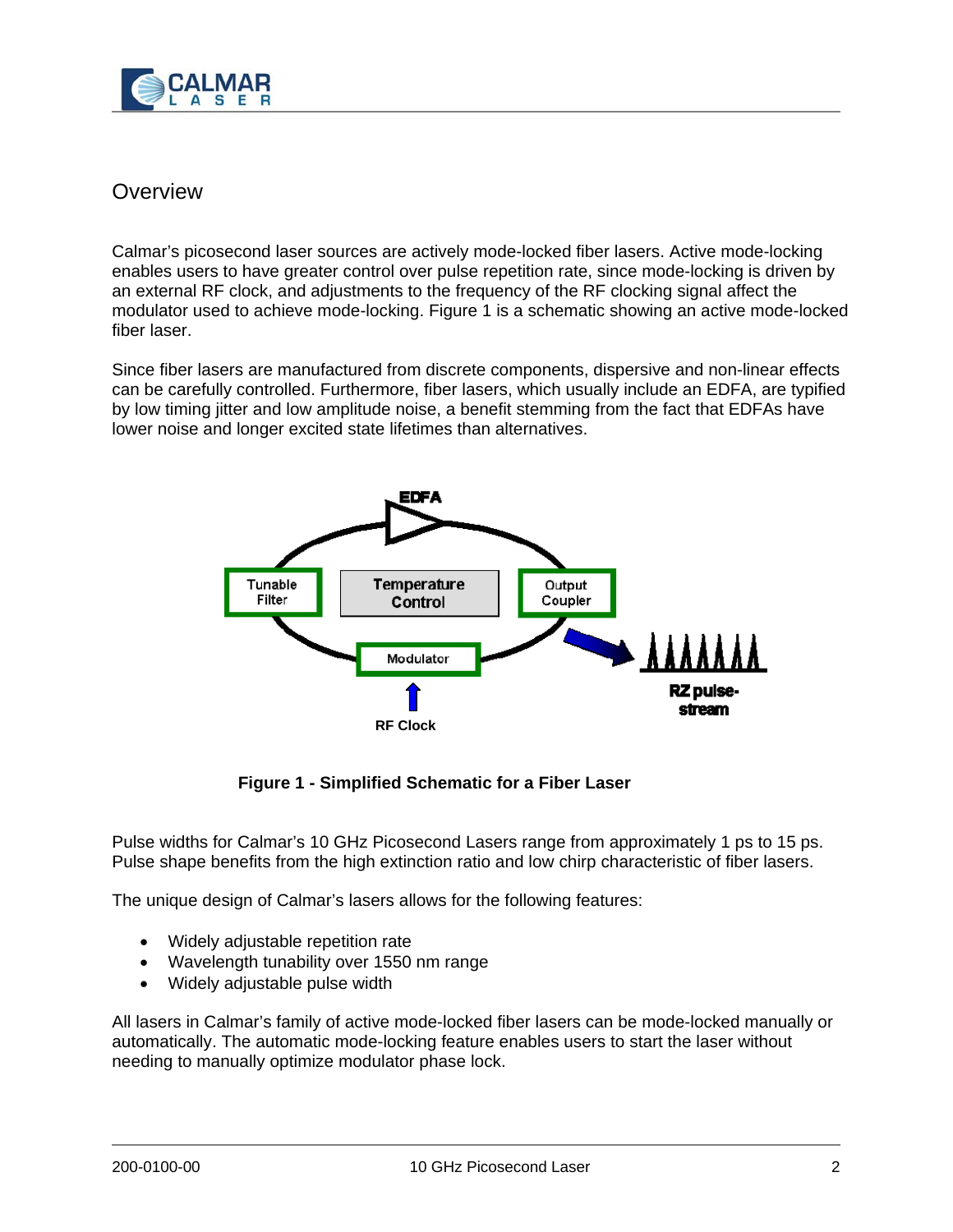

# Features

- Pulse widths  $< 1.0$  ps
- Repetition rate adjustment  $5 11$  GHz
- Wavelength tunability 1535 1565 nm
- Average output power > 20 mW
- Low timing jitter
- Automatic and manual mode-locking
- Easy operation



### Applications

Picosecond fiber lasers, which can be used in a wide variety of high speed testing applications, are ideally suited for component and transmission network testing at bit-rates of 10 Gb/s, and higher.

The high extinction ratio, short pulse width, and low chirp make fiber lasers an ideal source for Optical Time Division Multiplexing (OTDM). Optical Code Division Multiple Access (O-CDMA), an emerging technique used in high bandwidth data transmission, requires a stable spectral comb as well as very short pulse width. Calmar's lasers provide the highly stable spectrum and high quality pulses that this application demands.

Optical Analog-to-Digital (A/D) conversion greatly expands the capabilities of A/D conversion beyond what is achievable using electronics, because optical pulses widths are an order of magnitude narrower than the pulse widths attainable using electronics. Fiber lasers, in particular, are ideally suited to this application due to their low amplitude noise, along with very narrow pulse widths.

Ultrafast lasers sources are used in a wide range of material diagnostic applications, including analysis of semiconductor materials used in telecom components, and bio-medical analysis. The high peak powers, short pulse widths, and clean pulse shapes that are hallmarks of fiber lasers, are of great benefit in material diagnosis.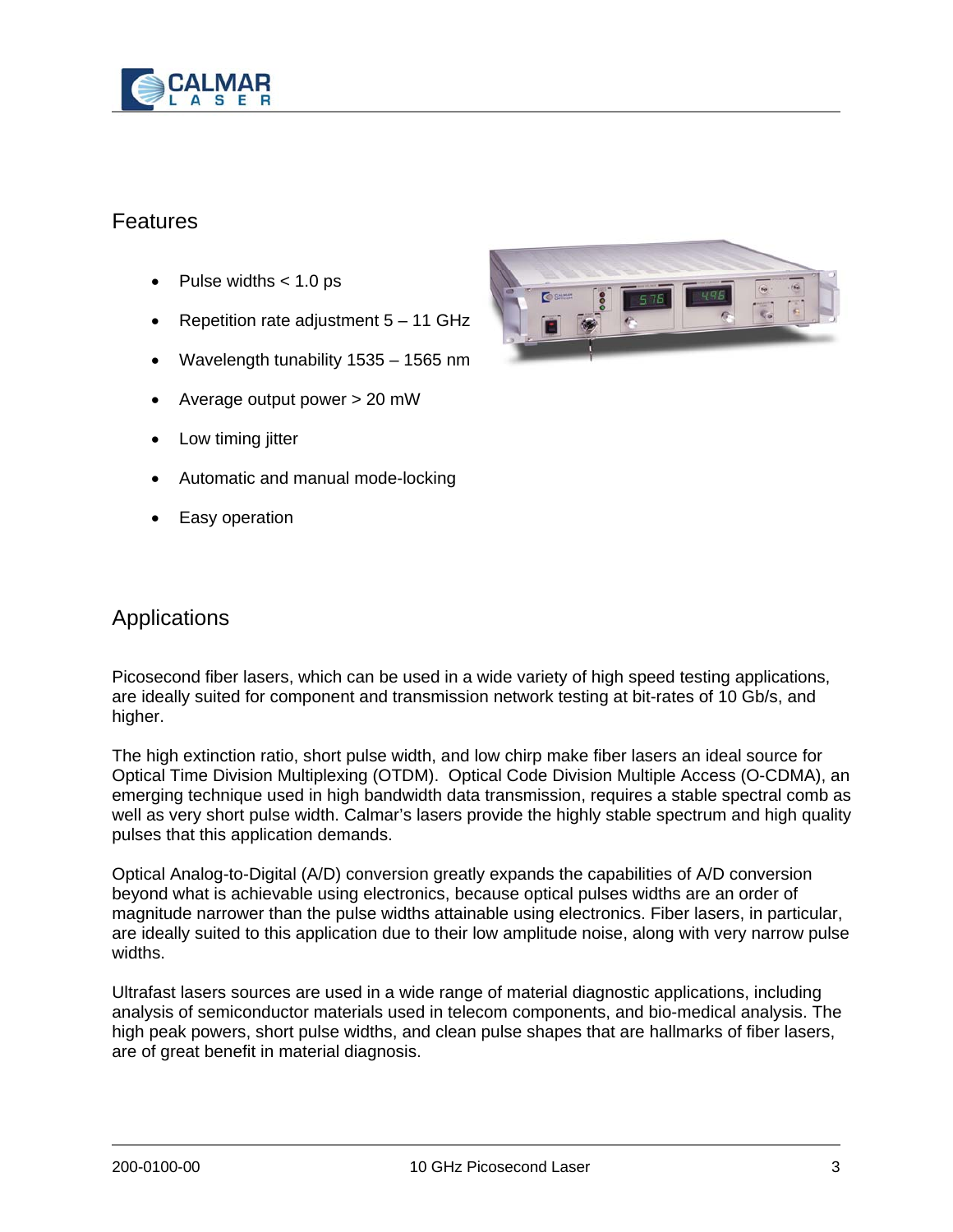

# Technical Specifications

The following table provides specifications for the four fiber lasers in Calmar's family of 10 GHz Picosecond lasers.

| <b>Model</b><br><b>Number</b> | <b>PSL-10-1T</b>                                   | <b>PSL-10-2T</b> | <b>PSL-10-3T</b>                                                     | <b>PSL-10-6T</b> |
|-------------------------------|----------------------------------------------------|------------------|----------------------------------------------------------------------|------------------|
| Pulse Width (ps)              | 1.0 at one $\lambda$<br>1.5 across $\lambda$ range | < 2.0            | < 3.0                                                                | < 6.0            |
| Output Wavelength (nm)        | 1545 - 1560                                        | 1535 - 1565      | 1530 - 1565                                                          | 1525 - 1565      |
| <b>Repetition Rate (GHz)</b>  | $5 - 11$                                           | $5 - 11$         | $5 - 11$                                                             | $5 - 11$         |
| Timing Jitter (fs)            | < 75                                               | < 75             | < 75                                                                 | < 75             |
| Amplitude Noise (%)           | < 1.0                                              | < 1.0            | < 1.0                                                                | < 1.0            |
| <b>Output Power (mW)</b>      | > 20                                               | > 20             | > 20                                                                 | > 20             |
| Operating Temp (°C)           | $15 - 30$                                          | $15 - 30$        | $15 - 30$                                                            | $15 - 30$        |
| <b>Operating Voltage (V)</b>  | 85 - 264 AC                                        | 85 - 264 AC      | 85 - 264 AC                                                          | 85 - 264 AC      |
| Dimensions (cm)               | $48(w) \times 42(d) \times 9(h)$                   |                  | $48(w)$ x 42(d) x 9(h) $48(w)$ x 42(d) x 9(h) $48(w)$ x 42(d) x 9(h) |                  |

These specifications are subject to change without notice.

#### **Table 1 – Specifications for 10 GHz Picosecond Lasers**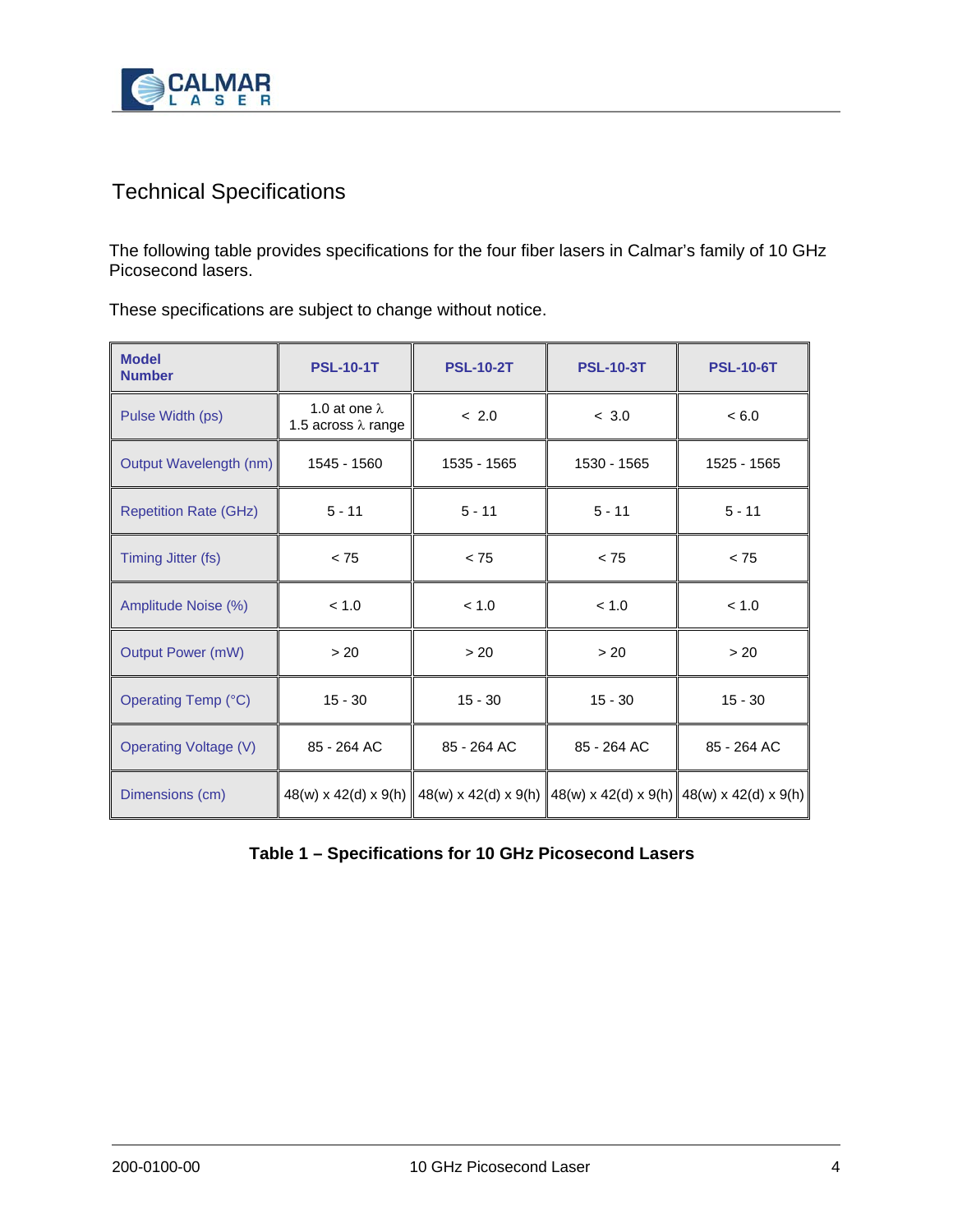

# **Performance**

The following test results give an indication of the performance of Calmar's 10 GHz Picosecond Lasers. The first pair of results, shown in figures 2 and 3, shows the pulse width measured using an autocorrelator, and displayed on a linear scale. Figure 2 shows a pulse width of 1.3 ps, obtained using Calmar's PSL-10-1 fiber laser, while figure 3 shows a 2.5 ps pulse width obtained from Calmar's PSL-10-2 fiber laser.



#### **Figure 2 - Pulse Width FWHM of 1.3 ps (Calmar PSL-10-1)**

#### **Figure 3 - Pulse Width FWHM of 2.5 ps (Calmar PSL-10-2)**

Figures 4 and 5 show the results of spectral width measurements. Figure 4 shows a spectral width of 2.1 nm, obtained from Calmar's PSL-10-1 laser, while figure 5 shows a 1.0 nm spectral width, obtained using Calmar's PSL-10-2 laser.







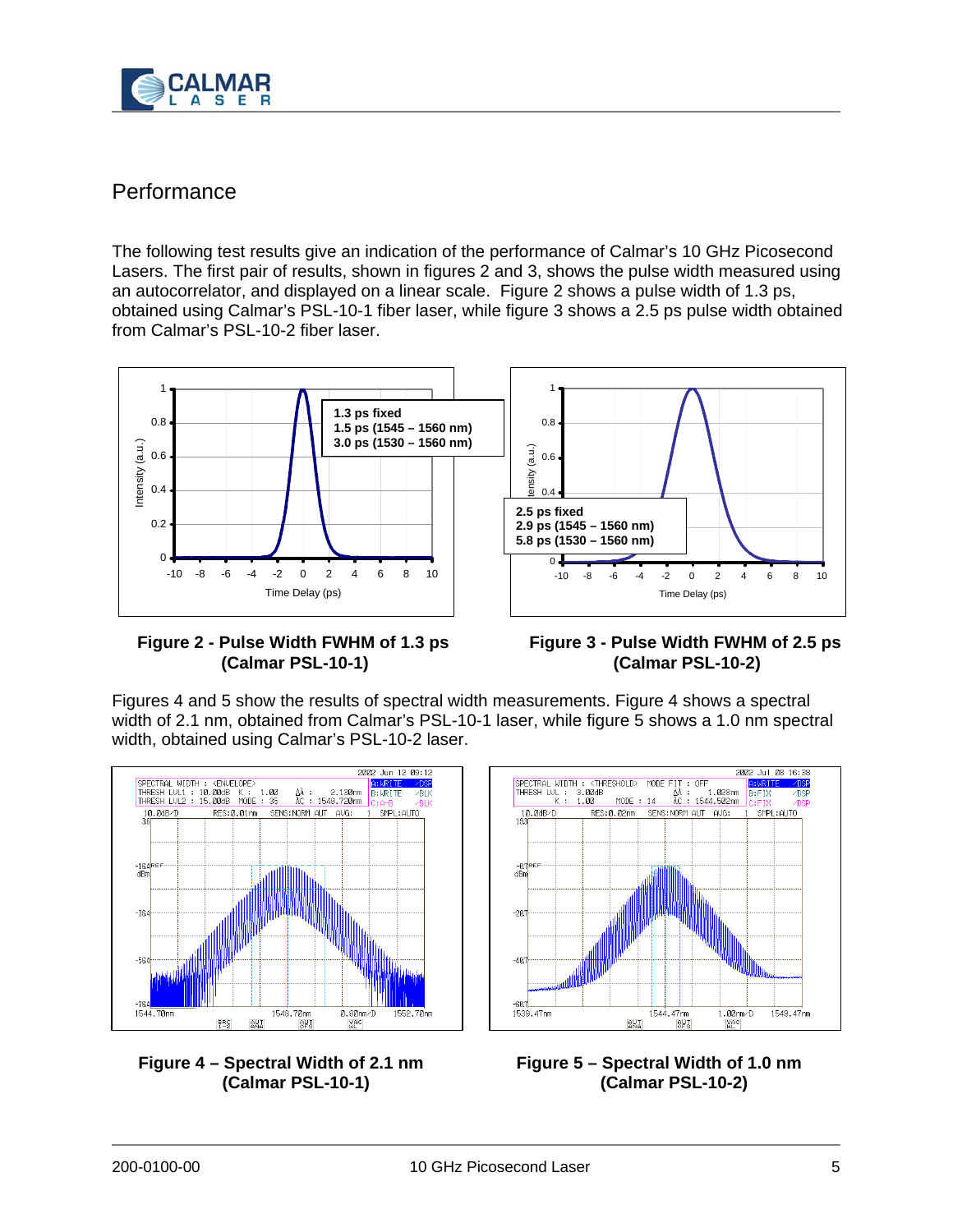

An RF spectrum analyzer was used to produce the result shown in figure 6. Sidemode suppression of 82 dB was achieved. Figure 7 shows amplitude noise of 0.8 %, measured on an optical sampling scope.



**Figure 6 - Sidemode Suppression of 82 dB**





Finally, figure 8, obtained from a spectrum analyzer, shows phase noise of 0.16°. Timing jitter can be calculated from this result to be 45 fs.



**Figure 8 - Timing jitter of 45 fs**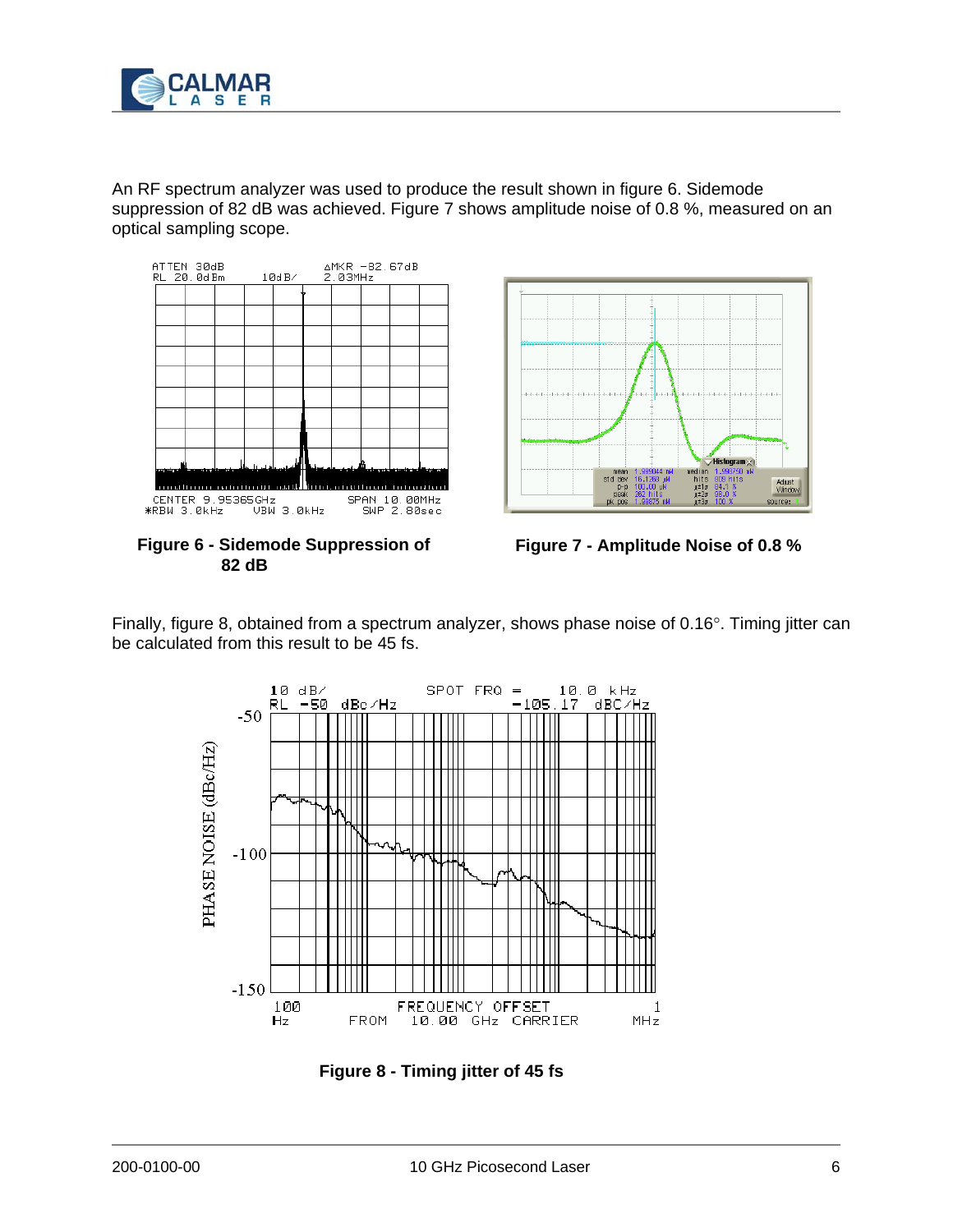

# Error Performance

Exceptional stability of the laser source used in test and measurement applications is critical, especially when such equipment is used in experiments to measure bit error rates. Many telecom applications require bit error rates of 10<sup>-12</sup>, 10<sup>-15</sup>, or better, and any laser source used for testing these system transmission systems, must provide error free performance to match. Figure 9 displays a set-up used to measure the error performance of Calmar's Picosecond Lasers.



**Figure 9 – Test Set-up for BER Measurement**

The results obtained using this experimental set-up are shown in figures 10 and 11, and are representative of the typical performance obtained from any of Calmar's Picosecond Lasers. Figure 10 shows a Bit Error Rate Tester display after twenty four hours of testing, while figure 11 provides Q measurement and Eye Analyzer results.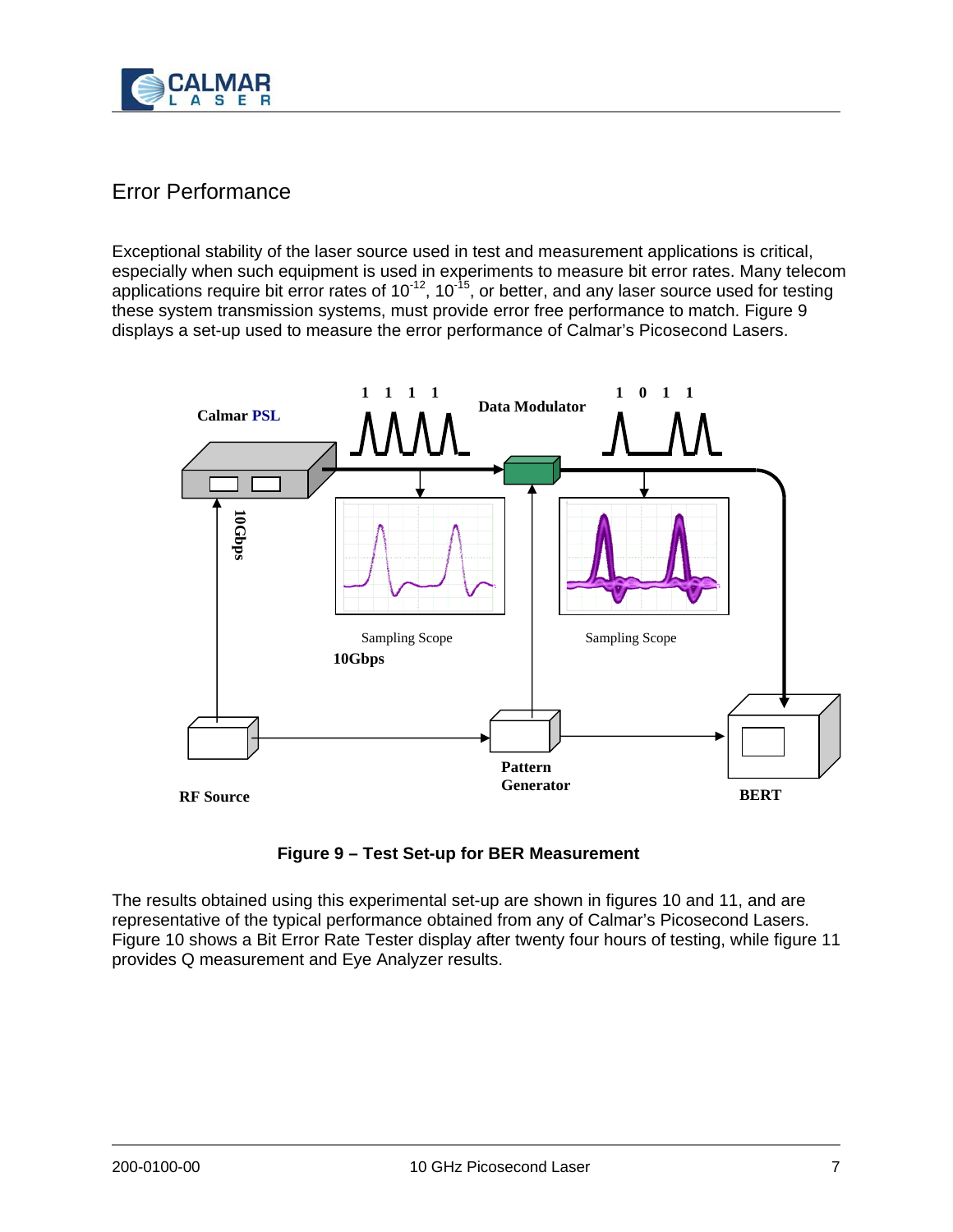

| Main results                           | 2002-05-27 17:59:5        |
|----------------------------------------|---------------------------|
| Pattern                                | PRBS 2^31-1               |
| Bit count                              | 879, 063, 513, 601, 184   |
| Error count                            |                           |
| Error ratio                            | $0.000e + 00$             |
| Delta error count<br>Delta error ratio |                           |
| Errors                                 | 0.000e+00                 |
|                                        |                           |
| Gating elapsed                         | 1 d 0 h 26 m 29 s (50.9%) |
| Sync loss seconds                      |                           |
| Err Det clock freq                     | 9.9906 GHz                |
| Pat Gen clock freq                     | 9.9907 GHz                |

**Figure 10 – BERT Display after 24 Hours** 



**Figure 11 – Q and Eye Analyzer Results** 

The Bit Error Rate tester (BERT) display shown in figure 11, indicates that there were no errors after 24 hours. Q Factor is shown in figure 10 to be 15, at 23.5 dB. From this measurement, the BER can be extrapolated to be 1.0 x  $10^{-50}$ .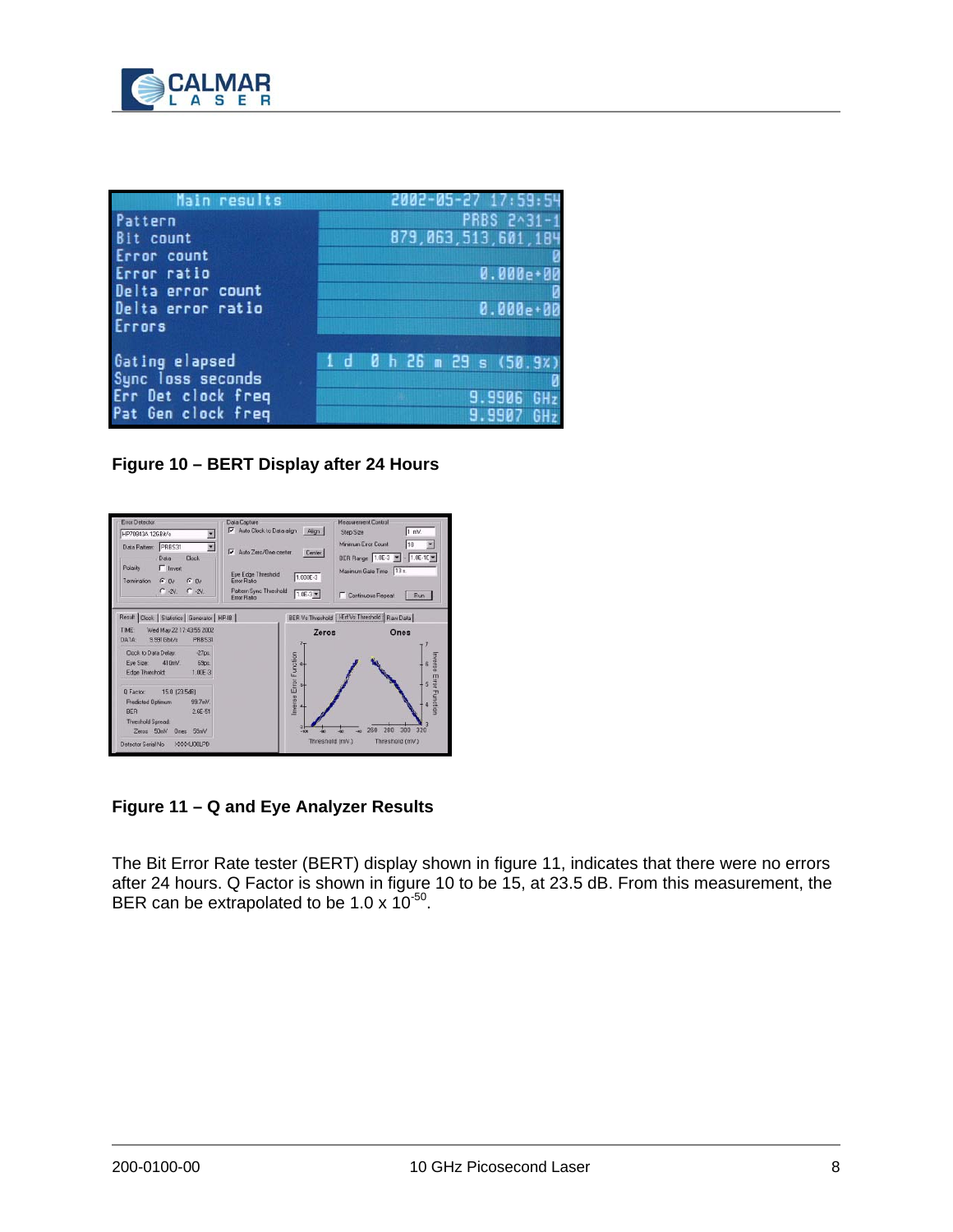

# Pulse Width Adjustment

Calmar's optionally pulse width adjustment feature enables users to change the signal pulse width quickly via the front panel. Pulse shape and quality are not impacted.

Figure 12 provides three examples of different pulse width that were obtained from one picosecond fiber laser. Pulse width is 1.8 ps in the first example, 4.6 ps in the second example, and 8.5 ps in the third example.

Calmar's lasers are designed for optimum stability, and, as a result, pulse width adjustments are stable and repeatable.



**Figure 12 – Sample Results for Pulse Width**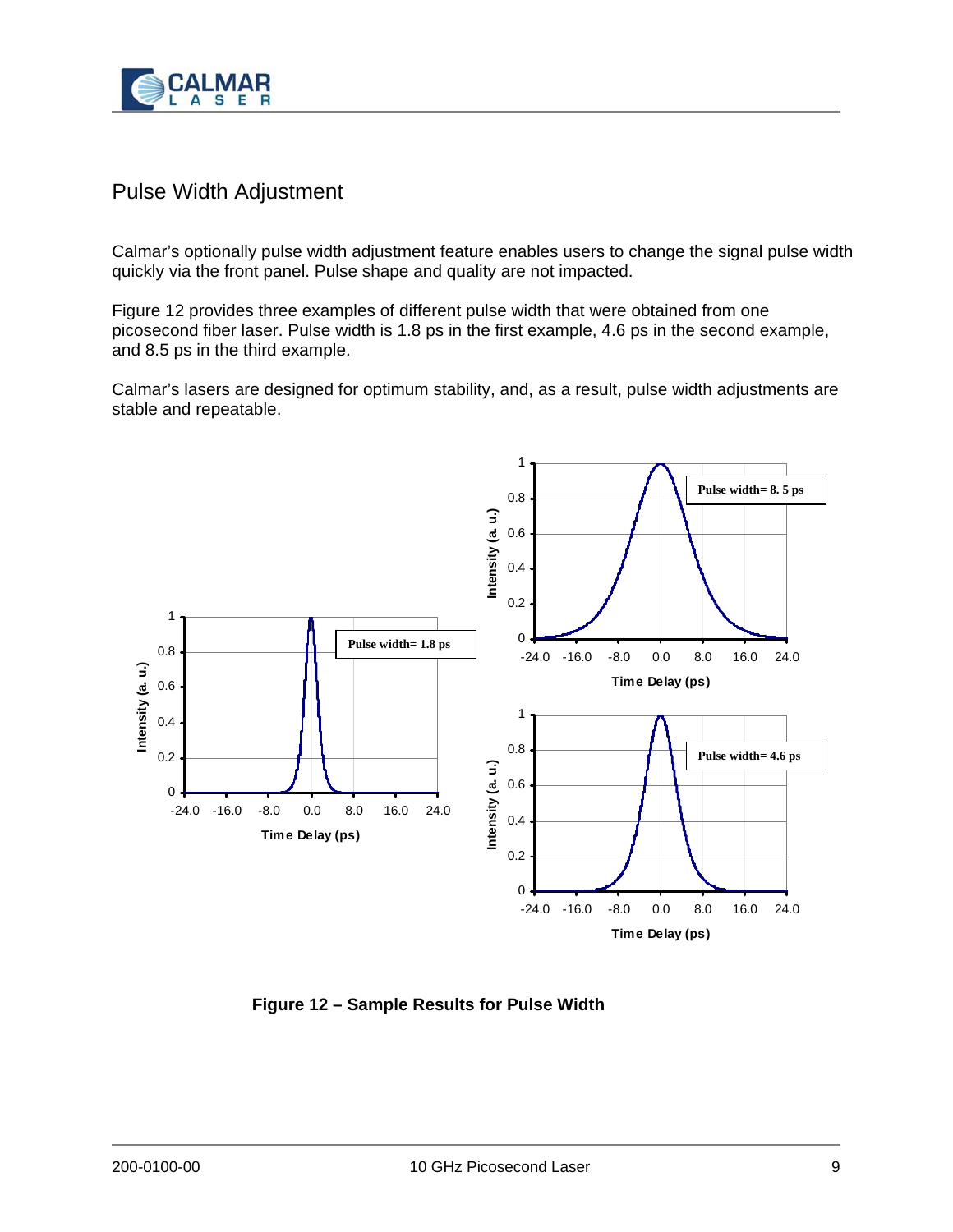

# Remote Control

The advanced computer control feature of the 10 GHz Picosecond Fiber Laser uses the laser output to control laser status, and lock the laser for optimum performance. The control software ensures ease of use via readily accessible graphical controls viewable on the computer monitor.

The automatic mode-locking feature is especially advantageous for users that are not familiar with the operational requirements of actively mode-locked fiber lasers. As soon as the Picosecond Fiber Laser is turned on, the computer analyzes the laser status and locks it for best performance, a procedure accomplished in just a few minutes.

The computer automatically maintains the laser status, which is of special interest for life or long term testing of 10 Gb/s to 160 Gb/s transmission systems. Graphical laser performance indicators allow the user to monitor laser performance without the need for a sampling scope or equivalent instrument.



**Figure 13 - Remote Control Interface**